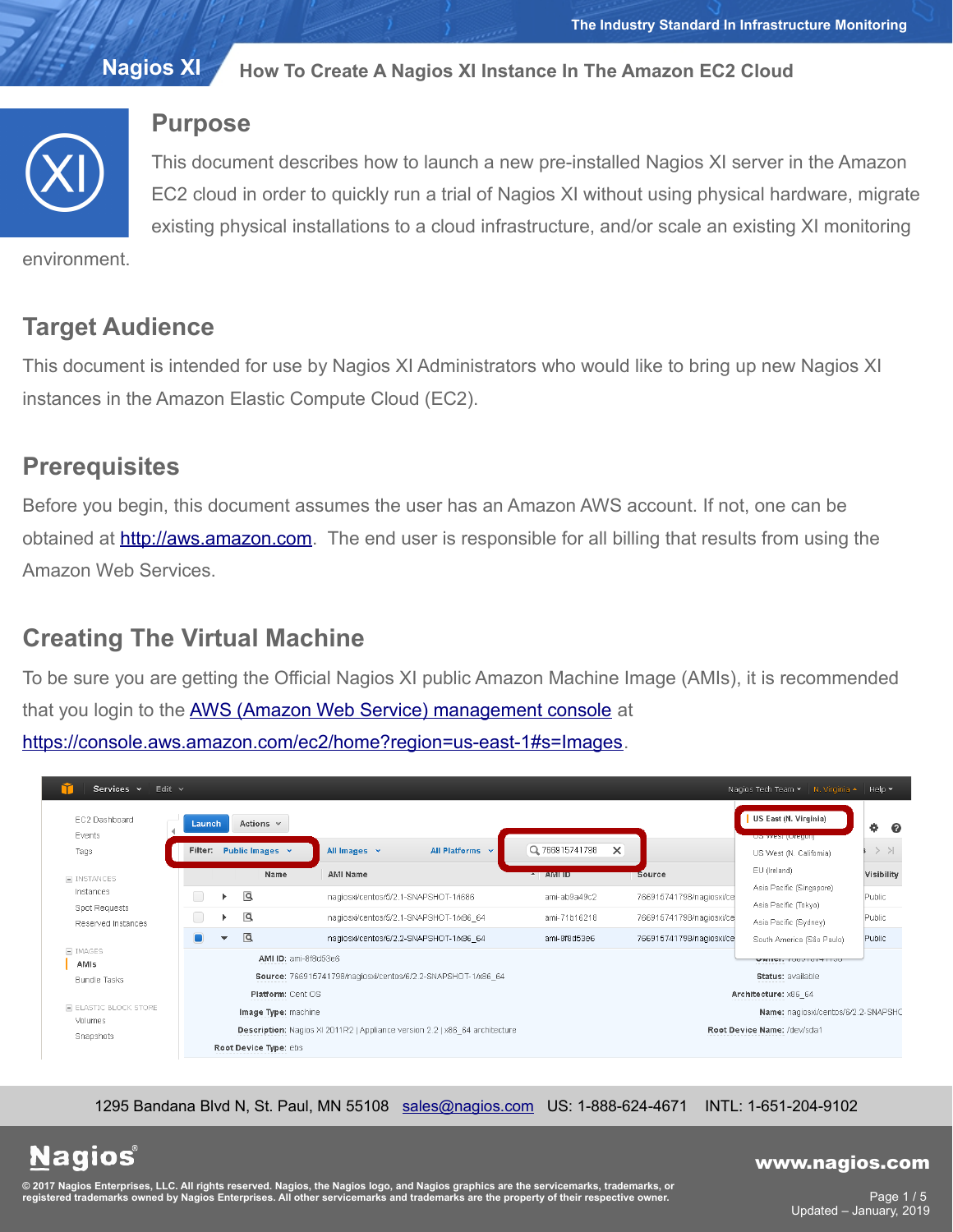Images are currently available in the following zones:

- US East (N. Virginia & Ohio), US West (N. California & Oregon)
- Canada (Central)
- EU (Frankfurt, Ireland, London)
- Asia Pacific (Mumbai, Seoul, Singapore, Sydney, Tokyo)
- S. America (Sao Paulo)

Making sure you are using the appropriate region and have the filter set to: *Public Images*.

In the search bar enter: **766915741798**. This is the Nagios Tech Team official ID. From here you can select the image that meets your needs and click **Launch**.

Next, the Request Instance Wizard will begin. Within the wizard you will be able to select your instance type and customize the allocated resource settings and naming information. For Nagios XI, the minimum specifications we recommend are 1 core and 2GB RAM.

The wizard will have you choose, or create a key pair. If you are creating a key pair for the first time, you will be asked to download the key before continuing. The private key will be required to SSH into your machine.

**Note:** root password login is disabled.

| A key pair consists of a <b>public key</b> that AWS stores, and a <b>private key file</b> that you store. Together,                                            |
|----------------------------------------------------------------------------------------------------------------------------------------------------------------|
| they allow you to connect to your instance securely. For Windows AMIs, the private key file is required                                                        |
| to obtain the password used to log into your instance. For Linux AMIs, the private key file allows you to<br>securely SSH into your instance.                  |
|                                                                                                                                                                |
| Choose an existing key pair                                                                                                                                    |
|                                                                                                                                                                |
|                                                                                                                                                                |
| Select a key pair                                                                                                                                              |
| nagiosxi<br>$\overline{\phantom{a}}$                                                                                                                           |
|                                                                                                                                                                |
| $\Box$ acknowledge that I have access to the selected private key file (nagiosxi.pem), and that<br>without this file. I won't be able to log into my instance. |

1295 Bandana Blvd N, St. Paul, MN 55108 [sales@nagios.com](mailto:sales@nagios.com) US: 1-888-624-4671 INTL: 1-651-204-9102

**Nagios**®

#### [www.nagios.com](https://www.nagios.com/)

© 2017 Nagios Enterprises, LLC. All rights reserved. Nagios, the Nagios logo, and Nagios graphics are the servicemarks, trademarks, or<br>registered trademarks owned by Nagios Enterprises. All other servicemarks and trademark

Page 2 / 5 Updated – January, 2019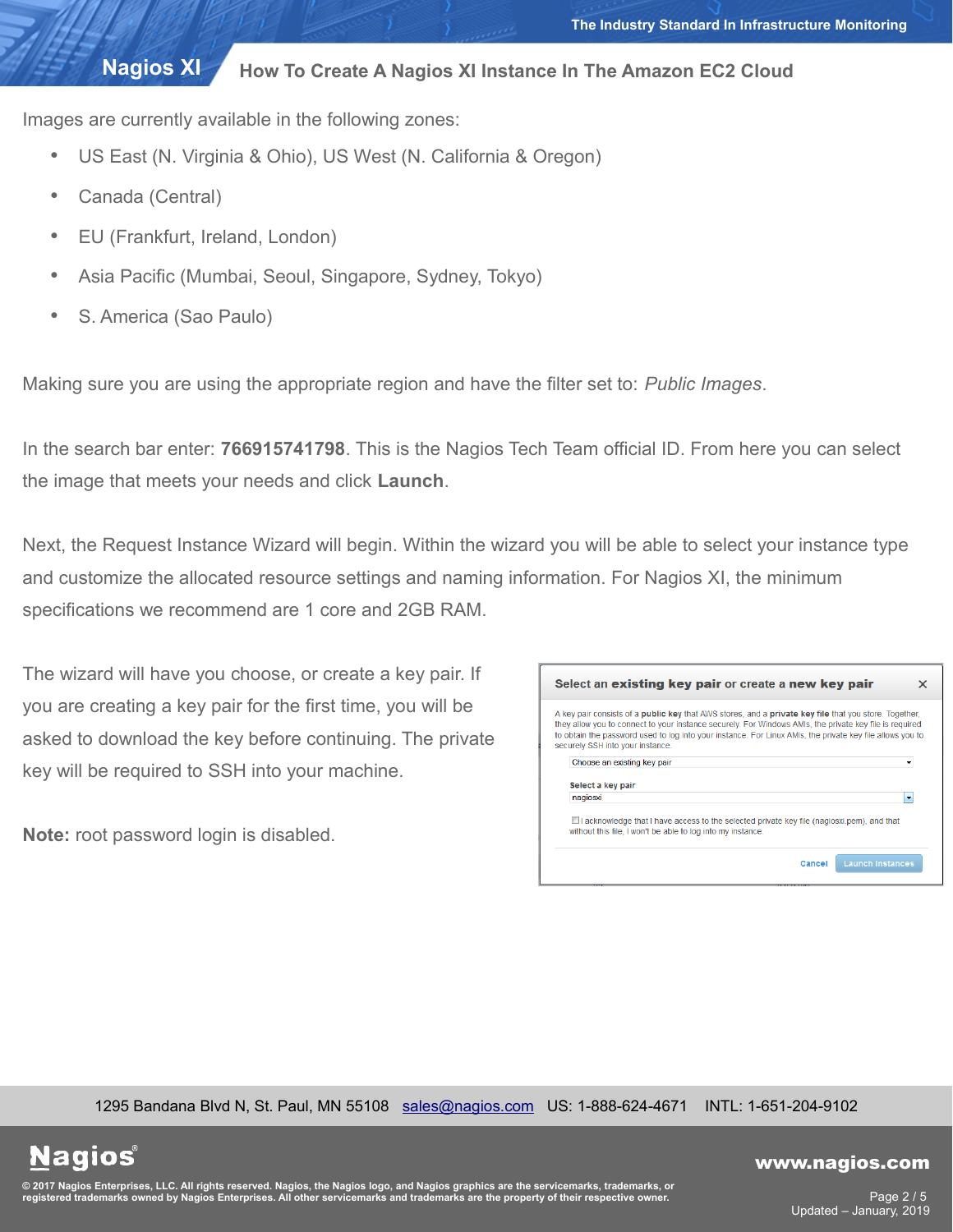Additionally you will be asked to select or configure a Security Group. The Security Group should allow public access on port 22 and port 80, this may be fine for some installations, however keep in mind that you will also require the use of additional ports that you will be sending your network flow data to.

**Note:** When you first start your instance, the latest version of Nagios XI is installed and compiled at boot. This will take at least 15 minutes before the instance will become available. The amount of time will depend on the instance size you create.

# **Connecting To Nagios XI**

Once the instance is running, you can complete the installation of Nagios XI through the web interface. To access Network XI, type in the following URL:

```
http://<ipaddress>/nagiosxi
```
(where <ipaddress> is the IP address of the virtual machine)

| п | <b>To</b><br>Name                                                | Instance             | AMI ID                                                 | <b>Root Device</b> | Type     | <b>State</b> | <b>Status Checks</b> | <b>Alarm Status</b> | Monitoring |
|---|------------------------------------------------------------------|----------------------|--------------------------------------------------------|--------------------|----------|--------------|----------------------|---------------------|------------|
| ⊽ | Andys test instance                                              | $-4885b724$          | ami-8f8d53e6                                           | ebs.               | m1.smal  | running<br>D | 2/2 checks p         | none                | basic      |
| П | empty                                                            | $\equiv$ i-7a8a9e1e  | ami-e565ba8c                                           | ebs.               | t1.micro | running<br>o | 2/2 checks p:        | none                | basic      |
|   |                                                                  |                      |                                                        |                    |          |              |                      |                     |            |
|   |                                                                  |                      |                                                        |                    |          |              |                      |                     |            |
|   | 1 EC2 Instance selected.                                         |                      |                                                        |                    |          |              |                      |                     |            |
|   | EC2 Instance: Andys test instance (i-4885h724)                   |                      |                                                        |                    |          |              |                      |                     |            |
|   | ec2-54-224-172-144.compute-1.amazonaws.com<br><b>Description</b> | <b>Status Checks</b> | Monitoring<br>Taqs                                     |                    |          |              |                      |                     |            |
|   | AMI:                                                             |                      | nagiosxi/centos/6/2.2-SNAPSHOT-1/x86_64 (ami-8f8d53e6) |                    |          |              | Alarm Status:        | none                |            |

**Note:** You can find the Public DNS address by selecting the instance and viewing the details.

1295 Bandana Blvd N, St. Paul, MN 55108 [sales@nagios.com](mailto:sales@nagios.com) US: 1-888-624-4671 INTL: 1-651-204-9102

Zone:

Type:

**Scheduled Events:** 

us-east-1b

No scheduled events

m1.small

**Nagios®** 

### [www.nagios.com](https://www.nagios.com/)

**Security Groups:** 

State:

Owner:

default, view rules

766915741798

running

© 2017 Nagios Enterprises, LLC. All rights reserved. Nagios, the Nagios logo, and Nagios graphics are the servicemarks, trademarks, or<br>registered trademarks owned by Nagios Enterprises. All other servicemarks and trademark

Page 3 / 5 Updated – January, 2019

### Step 6: Configure Security Group

A security group is a set of firewall rules that control the traffic for your instance. On this page, you can add rules to allow specific traffic to<br>reach your instance. For example, if you want to set up a web server and unrestricted access to the HTTP and HTTPS ports. You can create a new security group or select from an existing one below. Learn more about Amazon EC2 security groups.

|                     | <b>Description:</b>                        | launch-wizard-1 created on Monday, April 7, 2014 1:26:48 PM UTC-5                                                           |            |           |   |
|---------------------|--------------------------------------------|-----------------------------------------------------------------------------------------------------------------------------|------------|-----------|---|
| Type $\circledcirc$ | Protocol (i)                               | Port Range (i)                                                                                                              | Source (i) |           |   |
| <b>SSH</b>          | <b>TCP</b><br>۰                            | 22                                                                                                                          | Anywhere v | 0.0.0.0/0 | ☺ |
| <b>HTTP</b>         | <b>TCP</b><br>۰                            | 80                                                                                                                          | Anywhere v | 0.0.0.0/0 | ⊗ |
| <b>Warning</b><br>A |                                            |                                                                                                                             |            |           |   |
| <b>Add Rule</b>     | allow access from known IP addresses only. | Rules with source of 0.0.0.0/0 allow all IP addresses to access your instance. We recommend setting security group rules to |            |           |   |
|                     |                                            |                                                                                                                             |            |           |   |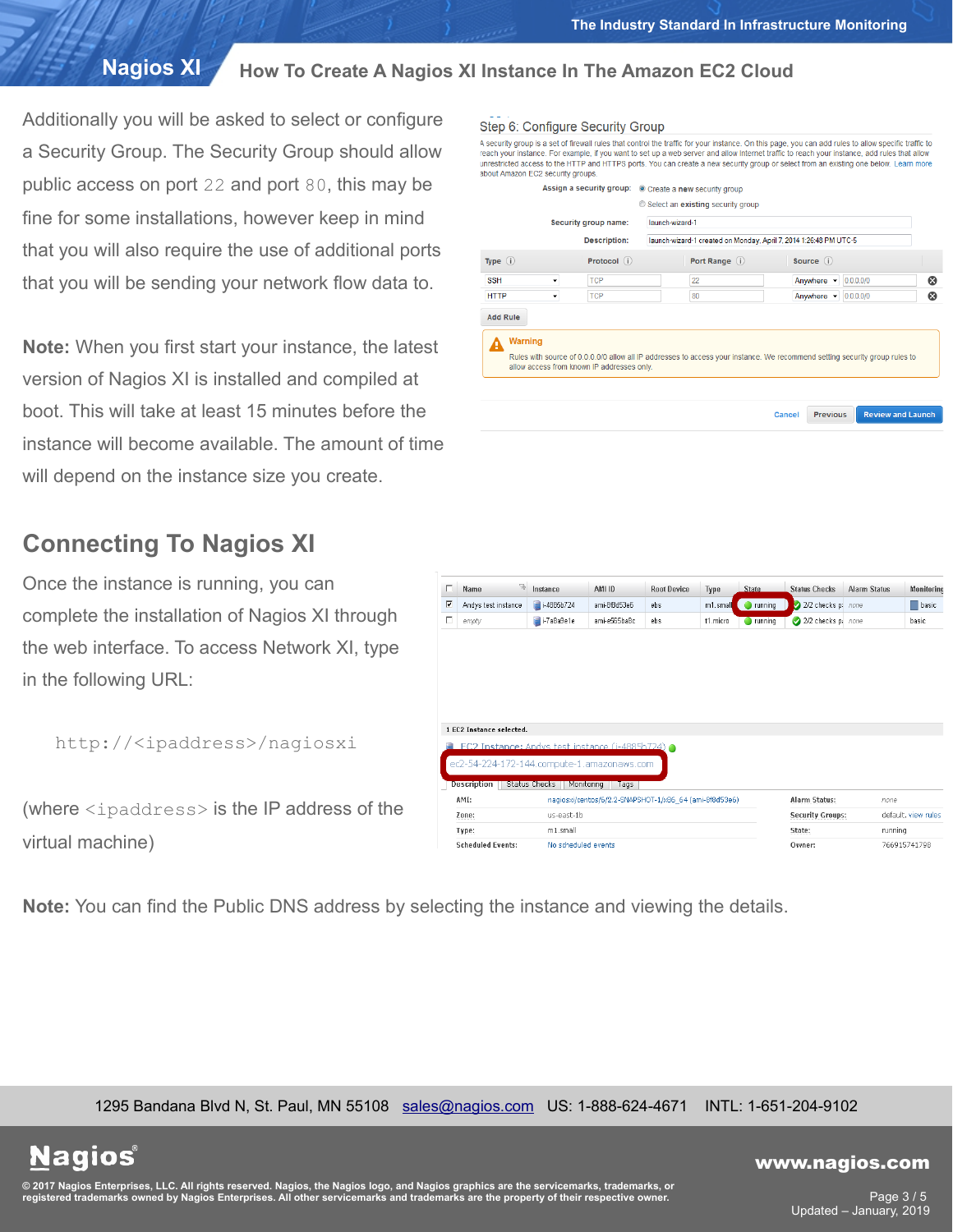Once you access the login screen, you can log in as the Admin to begin using Nagios XI. The credentials are listed below.

| XI Admin Account:     |                                      |
|-----------------------|--------------------------------------|
| Username: nagiosadmin |                                      |
| Password: random      | (this gets initialized during setup) |

### MySQL Account:

Username: root Password: nagiosxi

You may also need to occasionally make an SSH connection to your machine. This connection must use the private key you downloaded earlier. When connecting you must use the username centos **NOT** *root*, this user has full sudo access.

ssh -i .ssh/mykey.pem centos@[AWS\_public\_DNS]

## **Notes About System Credentials And Security**

You are strongly advised to change these initial passwords immediately as they are not secure and are shipped as the default passwords as other Nagios XI virtual machines. If you forget these passwords, we can't help recover them, so keep track of the new credentials you choose. Please refer to the following documentation:

<https://assets.nagios.com/downloads/nagiosxi/docs/Changing-Default-Passwords-in-Nagios-XI.pdf>

If you are having trouble with the configuration, make sure that your security group in Amazon EC2 includes information regarding Email. Outbound email may not work if the AMI doesn't have a valid DNS name, or your firewall rules don't allow outbound SMTP except through a proxy.

1295 Bandana Blvd N, St. Paul, MN 55108 [sales@nagios.com](mailto:sales@nagios.com) US: 1-888-624-4671 INTL: 1-651-204-9102

**Nagios**®

### [www.nagios.com](https://www.nagios.com/)

© 2017 Nagios Enterprises, LLC. All rights reserved. Nagios, the Nagios logo, and Nagios graphics are the servicemarks, trademarks, or<br>registered trademarks owned by Nagios Enterprises. All other servicemarks and trademark